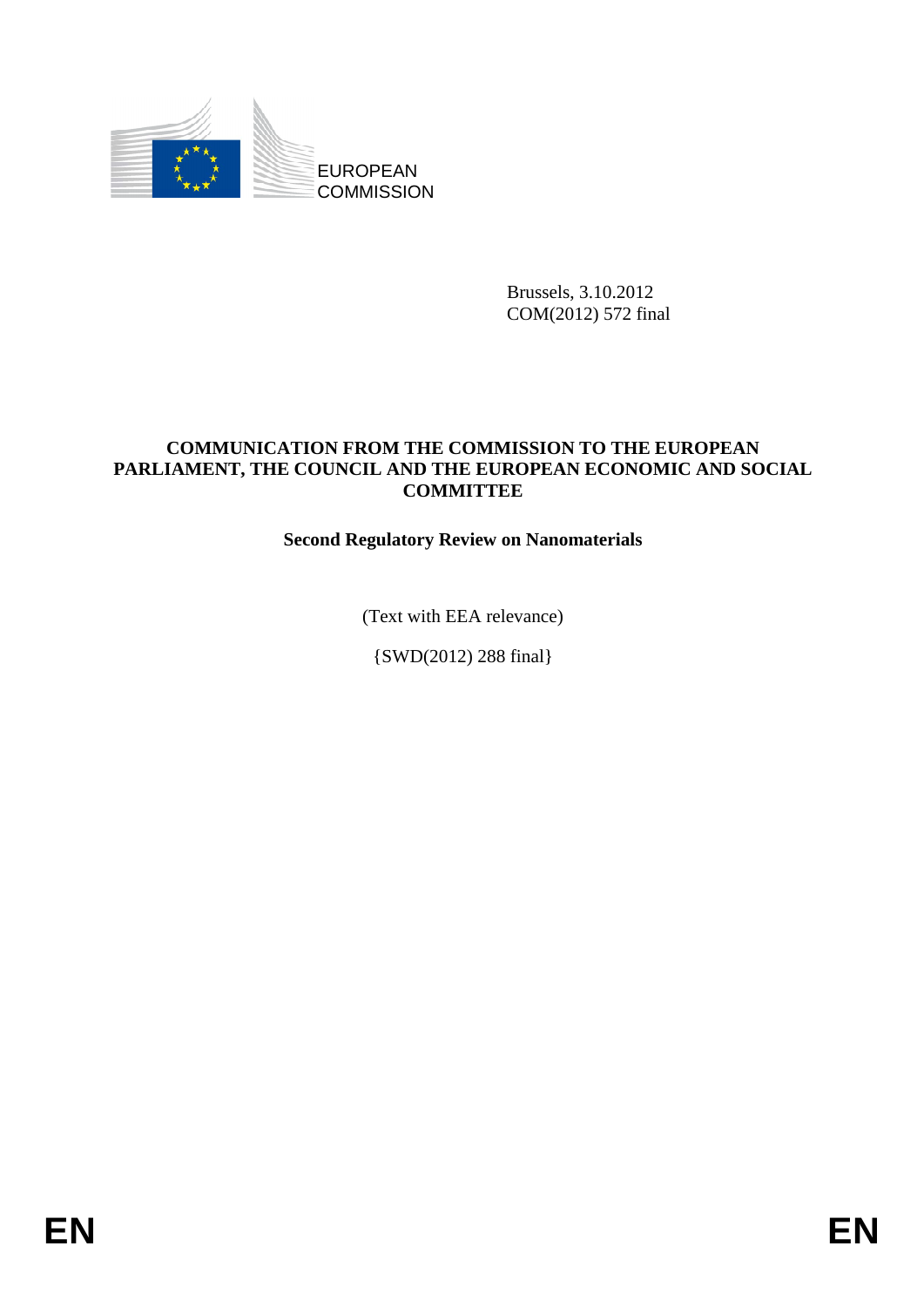### **COMMUNICATION FROM THE COMMISSION TO THE EUROPEAN PARLIAMENT, THE COUNCIL AND THE EUROPEAN ECONOMIC AND SOCIAL COMMITTEE**

### **Second Regulatory Review on Nanomaterials**

(Text with EEA relevance)

### **1. INTRODUCTION**

This Communication constitutes the follow-up to the 2008 Commission Communication on regulatory aspects of nanomaterials<sup>1</sup>.

It assesses the adequacy and implementation of EU legislation for nanomaterials, indicates follow-up actions and responds to issues raised by the European Parliament<sup>2</sup>, the Council<sup>3</sup> and the European Economic and Social Committee<sup>4</sup>.

It is accompanied by a Commission Staff Working Paper (SWP) on Nanomaterial Types and Uses, including Safety Aspects<sup>5</sup> which responds to the European Parliament's concern that the Commission's approach to nanomaterials is jeopardised by the lack of information on the use and on the safety of nanomaterials that are already on the market. The SWP provides detailed information on the definition of nanomaterials, nanomaterial markets, uses, benefits, health and safety aspects, risk assessment, and information and databases on nanomaterials. Its main conclusions are reflected in sections 3 and 4.

#### **2. DEFINITION OF NANOMATERIALS**

The 2011 Commission Recommendation on the definition of nanomaterials<sup>6</sup> defines 'nanomaterial' as *"a natural, incidental or manufactured material containing particles, in an unbound state or as an aggregate or as an agglomerate and where, for 50 % or more of the particles in the number size distribution, one or more external dimensions is in the size range 1 nm-100 nm. In specific cases and where warranted by concerns for the environment, health, safety or competitiveness the number size distribution threshold of 50 % may be replaced by a threshold between 1 and 50 %. […]*"

The definition is intended to be used by Member States, European Union agencies and companies. The Commission will use it in EU legislation and instruments of implementation where appropriate. Where other definitions are used in EU legislation, provisions will be adapted in order to ensure a consistent approach, although sector specific solutions may

<sup>1</sup> COM (2008) 366, 17.6.2008

<sup>2</sup> Resolution European Parliament on Regulatory Aspects of Nanomaterials [\(2008/22](http://www.europarl.europa.eu/oeil/FindByProcnum.do?lang=en&procnum=INI/2008/2208)08(INI), 24.4.2009

<sup>3</sup> Conclusions on "improving environmental policy instruments" of 20 December 2010 4

Opinion European Economic and Social Committee; INT/456 of 25.2.2009, Nanomaterials

<sup>5</sup> SWD(2012) 288 final

<sup>6</sup> Commission Recommendation 2011/696/EU, OJ L 275, 20.10.2011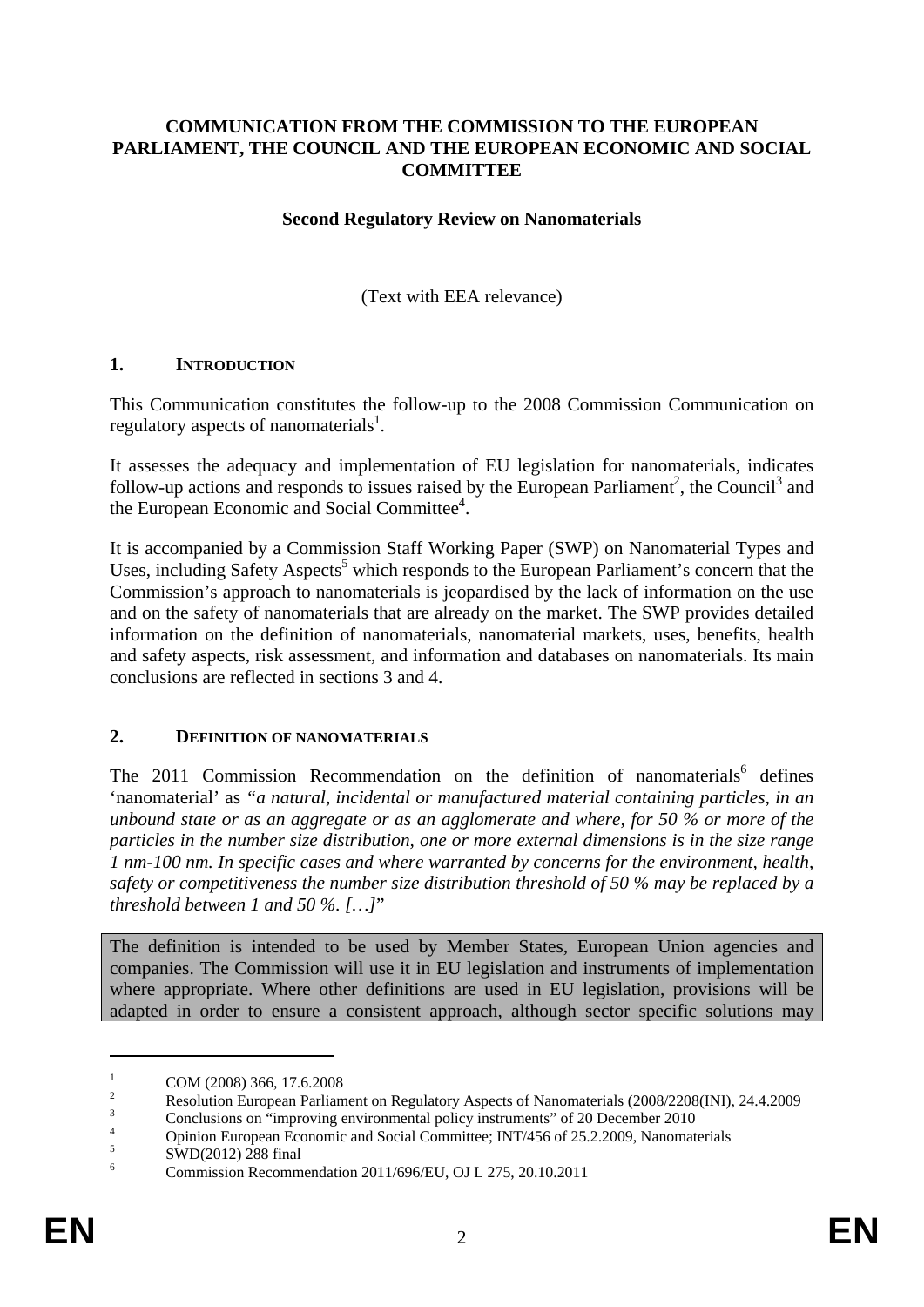### **3. BENEFITS OF NANOMATERIALS AND THEIR CONTRIBUTION TO GROWTH AND JOBS; INNOVATION AND COMPETITIVENESS**

The total annual quantity of nanomaterials on the market at the global level is estimated at around 11 million tonnes, with a market value of roughly 20bn  $\vec{\epsilon}$ . Carbon black and amorphous silica represent by far the largest volume of nanomaterials currently on the market<sup>8</sup>. Together with a few other nanomaterials, they have been on the market for decades and are used in a wide variety of applications.

The group of materials currently attracting most attention are nano-titanium dioxide, nanozinc oxide, fullerenes, carbon nanotubes and nanosilver. Those materials are marketed in clearly smaller quantities than the traditional nanomaterials, but the use of some of these materials is increasing fast.

Other new nanomaterials and new uses are being developed rapidly. Many are used in innovative applications such as catalysts, electronics, solar panels, batteries and biomedical applications including diagnostics and tumour therapies.

The benefits of nanomaterials range from saving lives, breakthroughs enabling new applications or reducing the environmental impacts to improving the function of everyday commodity products.

Products underpinned by nanotechnology are forecast to grow from a volume of 200 bn  $\epsilon$  in 2009 to 2 trn  $\epsilon$  by 2015.<sup>9</sup> These applications will be essential for the competitiveness of a wide area of EU products in the global market. There are also many newly founded SMEs and spin-off companies in this high technology area. Currently, the direct employment in nanotechnology is estimated at 300 000 to 400 000 jobs in the EU, with an increasing tendency.10

Nanotechnology has been identified as a key enabling technology (KET) providing the basis for further innovation and new products.<sup>11</sup> In its Communication 'A European strategy for Key Enabling Technologies – A bridge to growth and jobs<sup> $12$ </sup> the Commission **has outlined a single strategy for KETs**, including nanotechnology, built upon three pillars: technological research, product demonstration and competitive manufacturing activities.

The applicable legislation must ensure a high level of health, safety and environmental protection. At the same time, it should permit access to innovative products and promote innovation and competitiveness. The regulatory environment affects time to market, marginal cost structure and allocation of resources, especially for SMEs. It also creates new business opportunities and contributes to consumer and investor confidence in the technology.

<sup>7</sup> SWP, p. 10.

<sup>8</sup> Carbon black accounts for around 85% of total nanomaterials on the market in terms of tonnage, synthetic amorphous silica accounts for another 12%.<br>
<sup>9</sup> [http://www.forfas.ie/me](http://www.forfas.ie/media/forfas310810-nanotech_commercialisation_framework_2010-2014.pdf)dia/forfas310810-nanotech\_commercialisation\_framework\_2010-2014.pdf,

referring to Lux Research. Those figures refer to the value of products into which nanomaterials are

incorporated (as opposed to the value of nanomaterials marketed).<br> [http://ec.europa.eu/enterprise/sectors/ict/files/kets/hlg\\_report\\_final\\_en.pdf,](http://ec.europa.eu/enterprise/sectors/ict/files/kets/hlg_report_final_en.pdf) p. 13.<br>
http://ec.europa.eu/enterprise/sectors/ict/key\_technologies/kets\_hig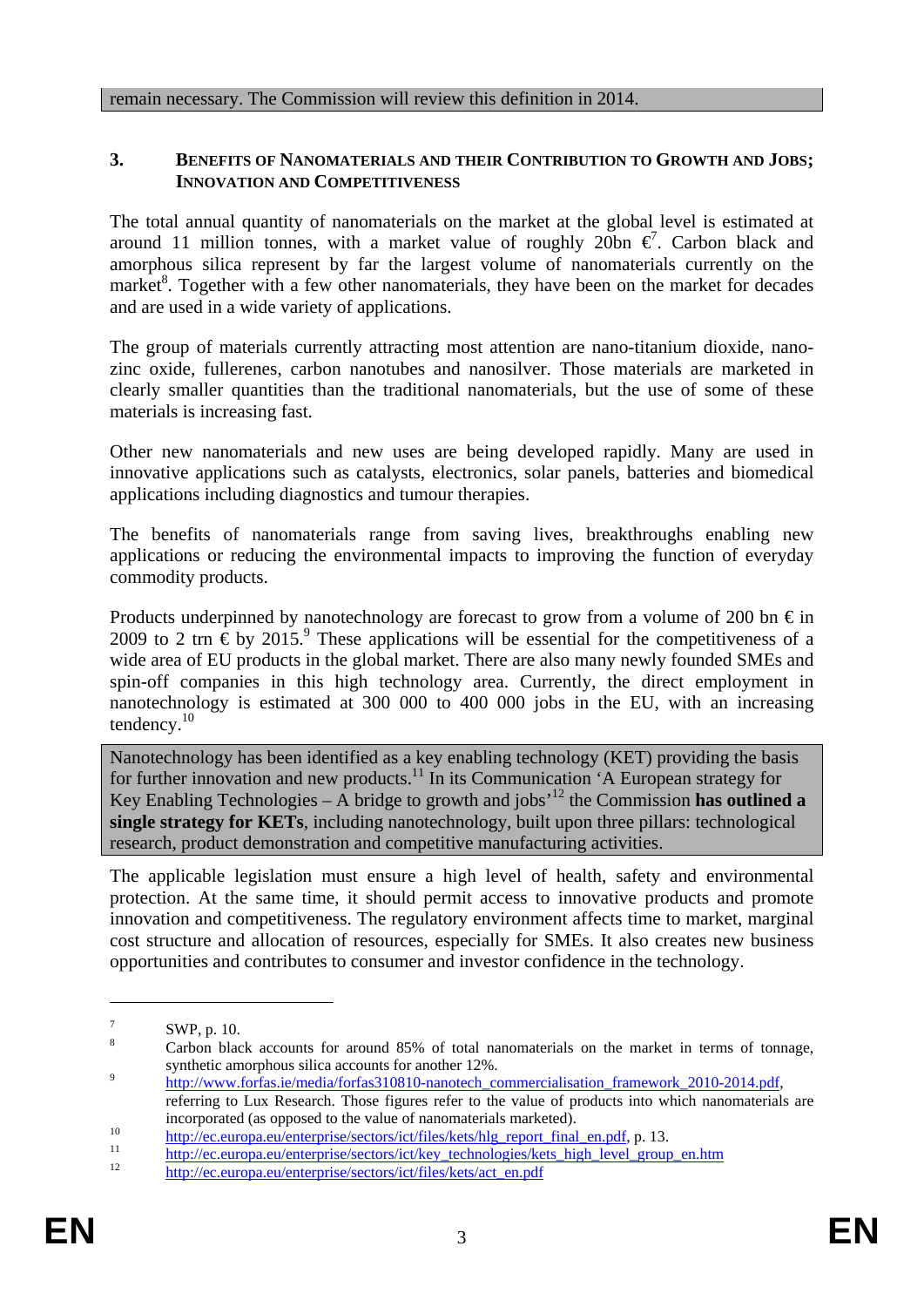International collaboration in particular with our trade partners can stimulate the development and commercialization of nanotechnology-enabled applications and industries.

In addition to cooperation such as in the OECD or at UN-level, the Commission has started a regular dialogue with the United States in the context of the Transatlantic Economic Council (TEC), with a view to avoiding unnecessary divergences.

# **4. SAFETY ASPECTS**

# **4.1. Nanomaterials in the workplace, in consumer products and in the environment**

Natural and incidental man-made nanoparticles are ubiquitous in the human environment and their presence and behaviour is generally known and understood. However, limited data exist on manufactured nanoparticles in the workplace and the environment. There are major technical challenges to monitor their presence, including those pertaining to their small size and low concentration levels and to distinguishing particles of manufactured nanomaterials from natural or incidental nanoparticles. Detecting nanomaterials in complex matrices such as cosmetics, food, waste, soil, water or sludge is even more challenging. While some monitoring methods exist, these often remain to be validated, which hampers comparability of data.

# **4.2. Safety, risk assessment, and risk/benefit assessment**

Since 2004, the Scientific Committee on Emerging and Newly Identified Health Risks (SCENIHR) and the Scientific Committee on Consumer Safety (SCCS), the European Food Safety Authority (EFSA) and the European Medicines Agency (EMA) have been working on the risk assessment of nanomaterials.

In 2009, SCENIHR concluded that *"while risk assessment methodologies for the evaluation of potential risks of substances and conventional materials to man and the environment are widely used and are generally applicable to nanomaterials, specific aspects related to nanomaterials still require further development. This will remain so until there is sufficient scientific information available to characterise the harmful effects of nanomaterials on humans and the environment."* 

It further asserted that "*health and environmental hazards have been demonstrated for a variety of manufactured nanomaterials. The identified hazards indicate potential toxic effects of nanomaterials for man and the environment. However, it should be noted that not all nanomaterials induce toxic effects. Some manufactured nanomaterials have already been in use for a long time (e.g., carbon black, TiO2) showing low toxicity. Therefore, the hypothesis that smaller means more reactive, and thus more toxic, cannot be substantiated by the published data. In this respect nanomaterials are similar to normal chemicals/substances in that some may be toxic and some may not. As there is not yet a generally applicable paradigm for nanomaterial hazard identification, a case-by-case approach for the risk assessment of nanomaterials is still warranted.*" 13

<sup>1</sup> 

<sup>&</sup>lt;sup>13</sup> http://ec.europa.eu/health/ph\_risk/committees/04\_scenihr/docs/scenihr\_o\_023.pdf, p. 52 and p. 56.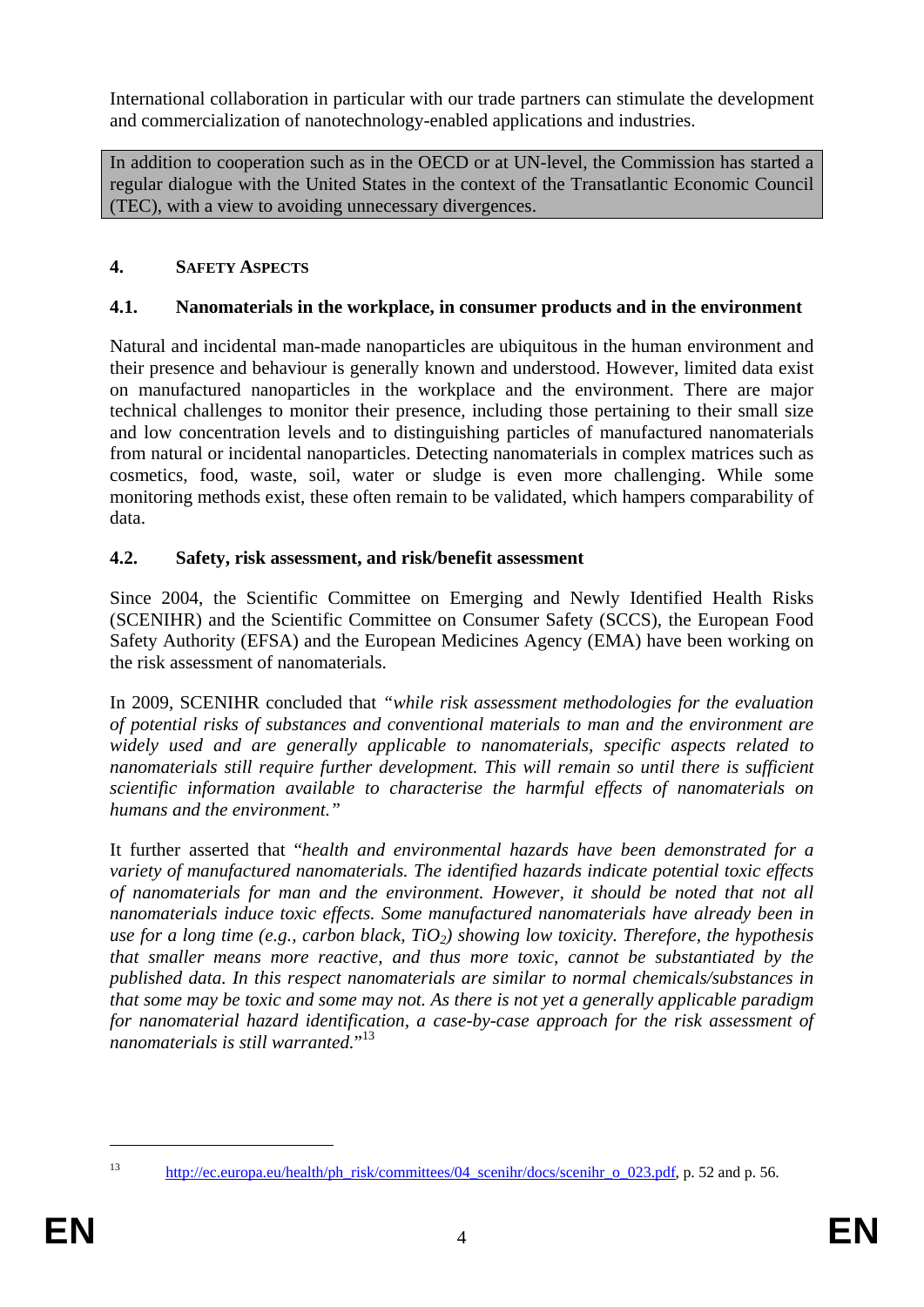EFSA in its 2011 scientific opinion<sup>14</sup> confirmed that the risk assessment paradigm used for the evaluation of standard food products is also appropriate for nanomaterial applications in the food and feed chain and the need for a case by case approach. Such a case-by-case approach is in place through the pre-market approval system in food and feed legislation (such as novel foods, food additives, feed additives, plastic food contact materials). A similar approach was adopted by the EMA for medicinal products.<sup>15</sup>

Despite certain limitations as mentioned by the Scientific Committees and Agencies, in particular the need for a case-by-case scientific approach when assessing differences between bulk and various nanoforms of the same chemical substance, it is possible to perform risk assessments of nanomaterials today.

Several risk assessments and risk/benefit assessments have been completed and various products in different sectors have been authorised (such as 20 medicines and three food contact materials<sup>16</sup>). The SCCS has assessed and approved the safety of one nanomaterial used as a UV filter and is completing the assessment of three other nanomaterials. Other substances will be assessed as the case arises (e.g. UV filters, food and feed ingredients).

Harmonization and standardization of measurement and test methods in support of risk assessment of nanomaterials is being promoted through the OECD and by a Commission Mandate to the European Standards Organisations.<sup>17</sup>

A study launched by the Commission in 2011 on occupational risks of nanomaterials, and other relevant research, including on the fate of nanomaterials in the environment and in waste, will provide more insight for further legislative guidance and risk assessment work.

Research concerning safety and the development of reliable test methods will also remain a key priority under the EU Framework Programmes and for the Commission's Joint Research Centre.

# **5. REACH AND CLP**

Pursuant to REACH<sup>18</sup>, chemical substances imported or manufactured in the EU must in most cases be registered with ECHA, demonstrating their safe use. The registration dossier or substance may be subject to evaluation. Depending on its characteristics, any substance may

<sup>&</sup>lt;sup>14</sup> Scientific opinion on "Guidance on the risk assessment of the application of nanoscience and nanotechnologies in the food and feed chain" (2011), 9(5):2140.

[http://www.ema.europa.eu/ema/index.jsp?curl=pages/special\\_topics/general/general\\_content\\_0](http://www.ema.europa.eu/ema/index.jsp?curl=pages/special_topics/general/general_content_000345.jsp&mid=WC0b01ac05800baed9)<br>00345.jsp&mid=WC0b01ac05800baed9

 $\frac{16}{N$ amely silicon dioxide, carbon black and titanium nitride. Silicon dioxide has also been authorised as

food additive.<br>  $M/461$  EN of 2.2.2010<br>  $M_1$ <sup>18</sup>

<sup>18</sup> Regulation (EC) No 1907/2006 of 18 December 2006 concerning the Registration, Evaluation, Authorisation and Restriction of Chemicals (REACH). OJ L 136, 29.5.2007, p.3. Unofficial consolidated version see: <http://eur-lex.europa.eu/LexUriServ/LexUriServ.do?uri=CONSLEG:2006R1907:20110505:en:PDF>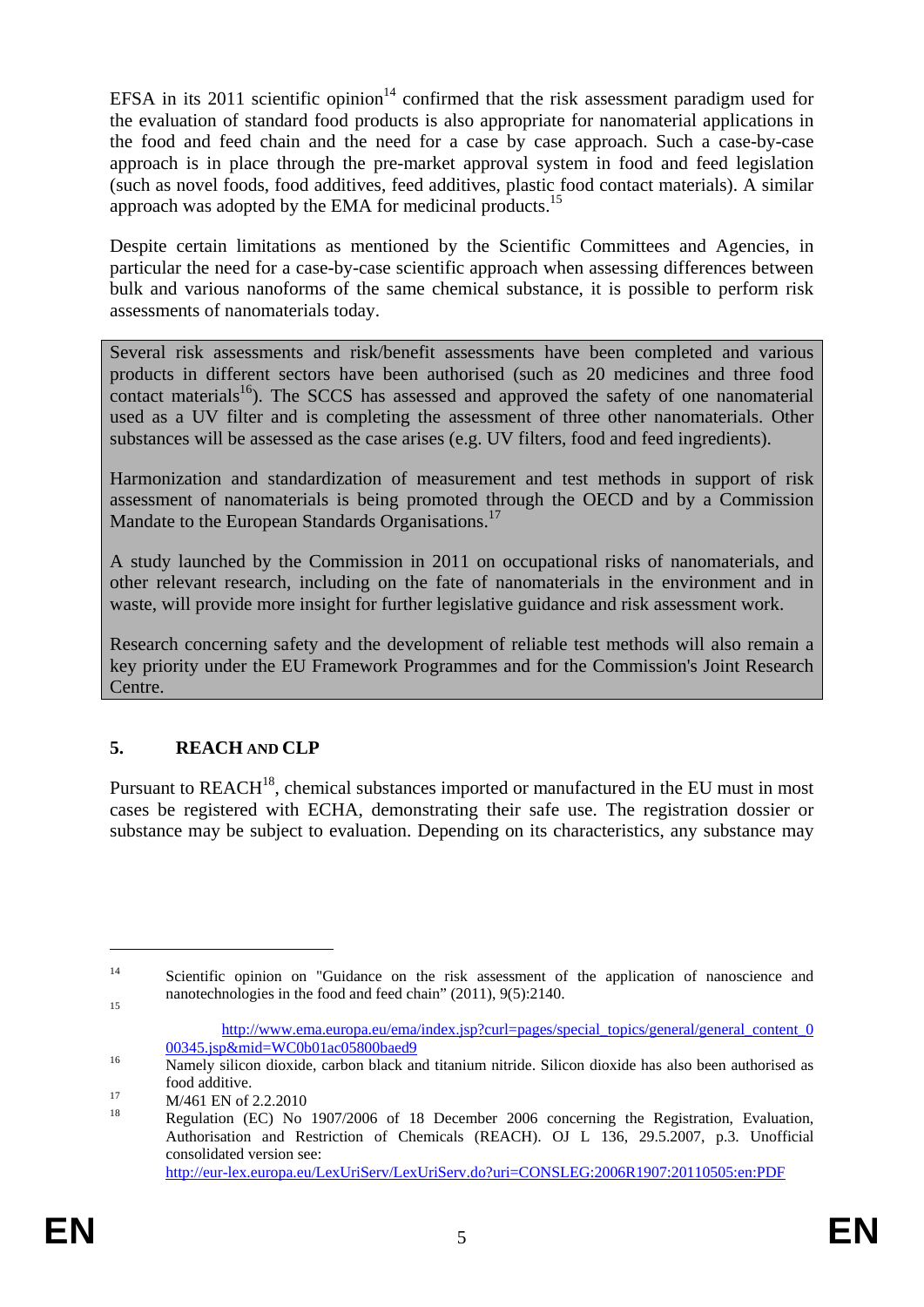be subject to authorisation or restrictions. REACH applies equally to substances for which all or some forms are nanomaterials.19

The CLP Regulation<sup>20</sup> provides an obligation to notify to ECHA substances in the forms as placed on the market, including nanomaterials, which meet the criteria for classification as hazardous, independent of their tonnage.

The European Parliament called on the Commission to evaluate the need to review REACH concerning simplified registration for nanomaterials manufactured or imported below one tonne, consideration of all nanomaterials as new substances, and a chemical safety report with exposure assessment for all registered nanomaterials.

# **5.1. Coverage of nanomaterials in REACH registrations and CLP notifications**

Many substances exist in different forms (solids, suspensions, powders, nanomaterials, etc.). Under REACH, different forms can be considered within a single registration of a substance. However, the registrant must ensure the safety of all included forms and provide adequate information to address the different forms in the registrations, including the chemical safety assessment and its conclusions (e.g. through different classifications where appropriate).

The information requirements of REACH registration apply to the total tonnage of substance, including all forms. There is no prescription to undertake specific tests for each different form, or to spell out the way in which the different forms have been addressed in the registrations, although the REACH dossier structure allows this and the technical advice from ECHA encourages it.

In close collaboration with ECHA, the Commission has assessed how nanomaterials have been addressed in REACH registrations and CLP notifications. As of February 2012, 7 substance registrations and 18 CLP notifications had selected "nanomaterial" as the form of the substance in voluntary fields. A further assessment identified additional substances with nanoforms $^{21}$ 

Many registrations for substances known to have nanomaterial forms do not mention clearly which forms are covered or how information relates to the nanoform. Only little information is specifically addressing safe use of the specific nanomaterials supposed to be covered by the registration dossiers. These findings can partly be explained by the absence of detailed guidance to registrants on registration for nanomaterials and the general wording of the REACH annexes.

The Commission Recommendation on a definition of nanomaterial will clarify terminology, but will in itself not provide the necessary clarity to the registrants on how to address nanomaterials in REACH registrations.

The Commission will therefore, based on available information on technical progress, including the REACH Implementation Projects on Nanomaterials and experience with the current registrations, in the upcoming REACH review assess relevant regulatory options, in

<u>.</u>

<sup>&</sup>lt;sup>19</sup> For an explanation of terminology see

[http://ec.europa.eu/enterprise/se](http://ec.europa.eu/enterprise/sectors/chemicals/files/reach/nanomaterials_en.pdf)ctors/chemicals/files/reach/nanomaterials\_en.pdf<br>
20 [Regulation \(EC\) No 1272/2008](http://ec.europa.eu/enterprise/sectors/chemicals/files/reach/nanomaterials_en.pdf) of 16 December 2008 on classification, labelling and packaging of substances and mixtures, OJ L353, 31.12.2008<br>For details see SWP, chapter 5.2 and appendix 3.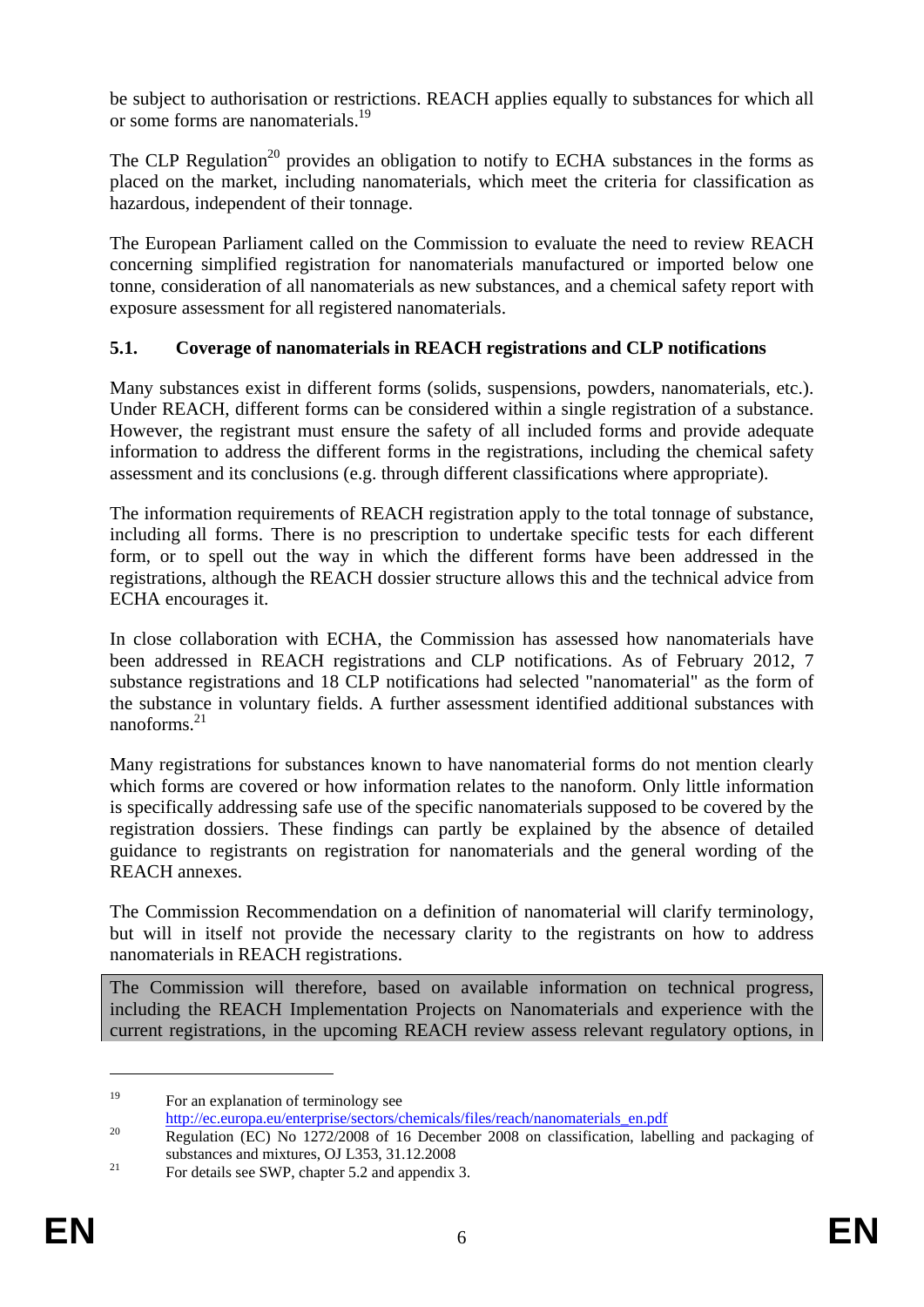particular possible amendments of REACH annexes, to ensure clarity on how nanomaterials are addressed and safety demonstrated in registrations.

# **5.2. Substance identification and registration timelines**

Many substances exist as bulk and nanoforms. The nanoforms can be seen as forms of the same substance or as distinct substances. In the latter case, the question arises whether they are treated as "new" substances and whether they would be subject to immediate registration. $^{22}$ 

When more experience from the evaluation of registrations is available, ECHA will provide guidance on treating nanomaterials as forms of a bulk substance or as distinct substances with the aim of enabling effective data sharing. The results of the REACH Implementation Project on Nanomaterials on Substance Identification (RIPoN1) suggest, however, that some flexibility will be needed. Whether nanoforms have been addressed in one or several registrations, for the Commission the key issue remains whether the registration provides clear information on the safe use for all forms of the substance.

# **5.3. Chemical safety assessment**

RIPoN on Information Requirements (RIPoN2) and the RIPoN on Chemical Safety Assessment  $(RIPoN3)^{23}$  address – inter alia - the question whether the existing REACH requirements and the relevant guidance are appropriate to assess nanomaterials. They contain a number of specific proposals.

RIPoN 2 concluded that, with a few caveats, the guidance at the time of the project and the information requirements were considered applicable for the assessment of nanomaterials. RIPoN3 concluded that known exposure assessment methods were generally applicable but may still experience methodological challenges.

The REACH approach to hazard assessment and risk characterisation, with its built-in flexibility, makes it overall suitable for nanomaterials. The key remaining question is to what extent data for one form of a substance can be used to demonstrate the safety of another form, due to still developing understanding of e.g. drivers of toxicity. In a case-by-case scientific approach:

- Clarity is required whether and which nanoforms of a substance are covered by a registration. These nanoforms should be adequately characterised, and the user should be able to identify which operational conditions and risk management measures apply to them.
- Information should be provided on which forms of a substance have been tested, with the test conditions adequately documented.
- Conclusions of a chemical safety assessment should cover all forms in a registration. Where data from one form of a substance are used in demonstration of the safe use of other forms, a scientific justification should be given on how, applying the rules for

<sup>&</sup>lt;sup>22</sup> Any immediate registration requirement for nanomaterials treated as new substance could reasonably only apply from the moment that the interpretation of the REACH provisions was clear enough for [registrants to exclude the interpretation that the nanomaterial is a form](http://ec.europa.eu/environment/chemicals/nanotech/index.htm#ripon) of an existing substance. [23](http://ec.europa.eu/environment/chemicals/nanotech/index.htm#ripon) <http://ec.europa.eu/environment/chemicals/nanotech/index.htm#ripon>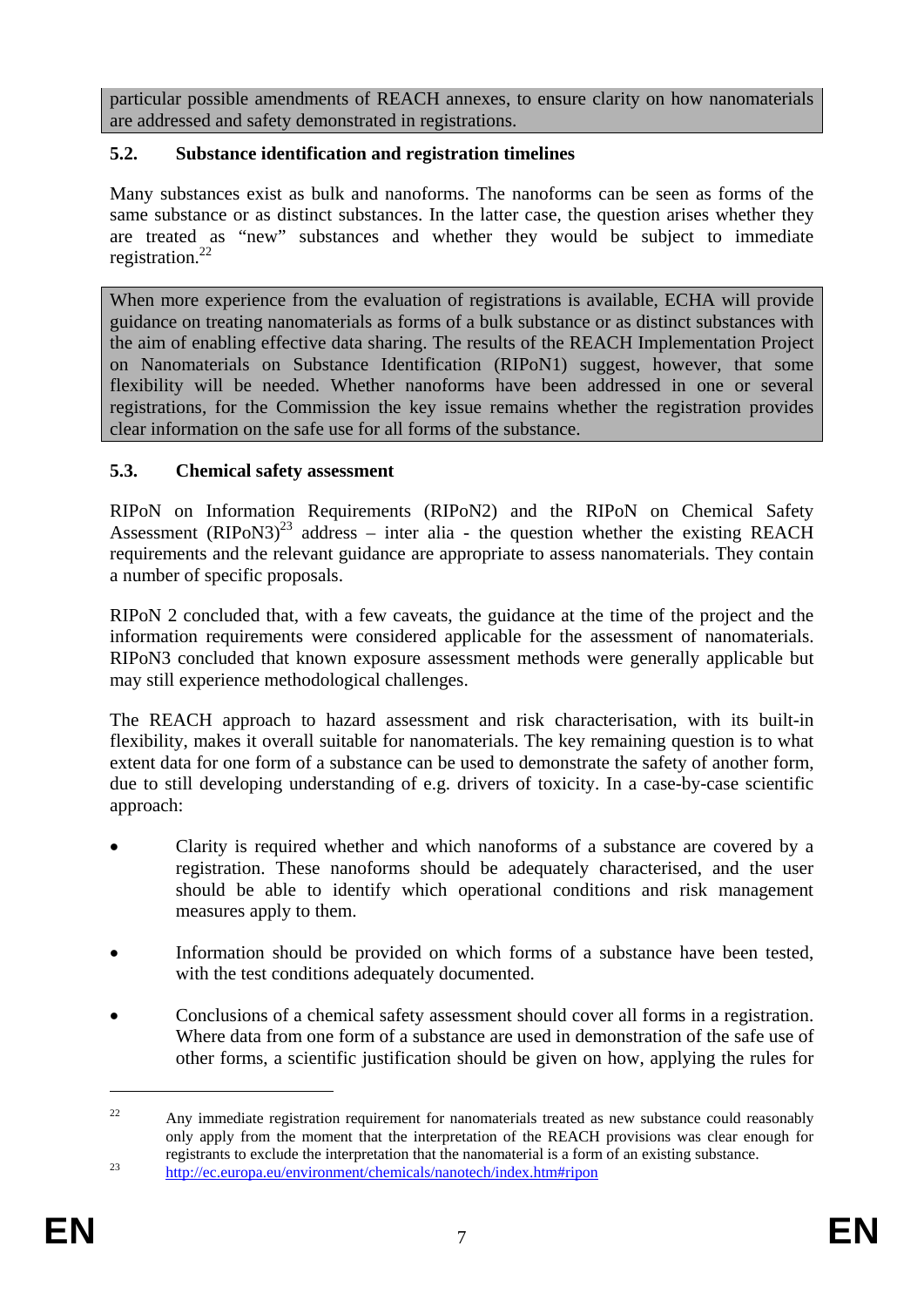grouping and read-across<sup>24</sup>, the data from a specific test or other information can be used for the other forms of the substance. Similar considerations apply to exposure scenarios and the risk management measures.

ECHA has updated guidance to take into account the final RIPoN Reports. ECHA has set up a Group Assessing Already Registered Nanomaterials (GAARN), who considers in cooperation with the Commission, Member States experts and stakeholders, a few key nanomaterial registrations. The purpose is to identify best practices for assessment and reporting of nanomaterials in REACH registrations and to develop recommendations on how to fill potential information gaps. In addition, ECHA has set up a Nanomaterials Working Group to give advice on scientific and technical issues in relation to nanomaterials under REACH.

# **5.4. Extension of REACH obligations to small volume nanomaterials**

Most nanomaterials which are subject to a scientific debate are manufactured or imported in volumes of 1 tonne per year or more. Small volume nanomaterials are mostly used in technical applications such as catalysts or in applications where the nanomaterials are bound in a matrix or enclosed in equipment. Consumer and environmental exposure to those nanomaterials is likely to be limited.

In line with SCENIHR's conclusion that nanomaterials are similar to normal substances in that some may be toxic and some may not, the Commission does not consider appropriate at present to change the rules for when a chemicals safety assessment is required. As regards registration thresholds and timelines for registration based on volume, the Commission considers REACH appropriate, subject to actions outlined in chapter 7.

# **6. HEALTH, SAFETY AND ENVIRONMENT PROTECTION IN EU LEGISLATION**

The Parliament called on the Commission to evaluate the need to review a number of areas of legislation, including air, water, waste, industrial emissions and worker protection legislation.

• As regards safety and health at work, the ongoing work can be summarized as follows:

In addition to the study on nanomaterials in the workplace<sup>25</sup>, a Nano subgroup of the Chemicals working party set up under the Advisory Committee on Safety and Health at Work is working on a draft opinion on risk assessment and management of nanomaterials at the workplace, to be subsequently endorsed by the Advisory Committee. A final assessment on a review of occupational health and safety legislation will be made by 2014 in the light of these activities and respective conclusions.

As regards consumer product safety legislation, work is under way on adapting the relevant legislation in order to transpose the horizontal definition and to introduce specific provisions on nanomaterials; on updating the relevant risk assessment processes; on strengthening market surveillance; and on improving information and labelling requirements:

<u>.</u>

 $R$ EACH, Annex XI, section 1.5

See section 4.2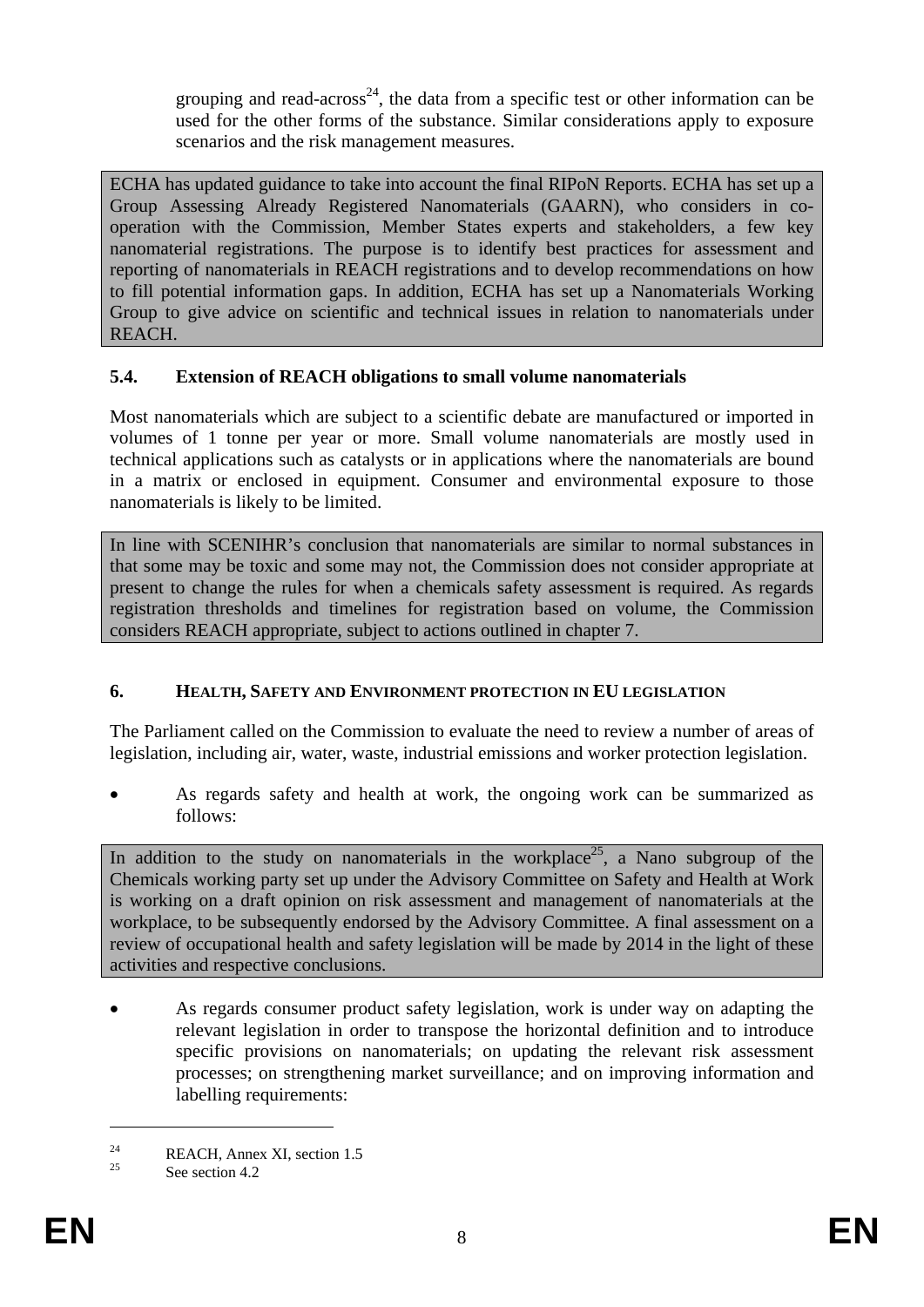The Commission is committed to implement the definition of nanomaterials in consumer product safety legislation, when appropriate. Specific provisions on nanomaterials have been introduced for biocides, cosmetics, food additives, food labelling and materials in contact with foodstuff.

At the same time, the Commission undertook a detailed analysis of how consumer product legislation is being implemented with reference to nanomaterials. The main challenge remains the implementation of a proper risk assessment, also in those areas where legislative change has been implemented.

Therefore, for instance, EFSA has at the request of the Commission adopted a guidance document<sup>26</sup> clarifying the data to be provided when submitting an application dossier for a nanomaterial to be incorporated in food and feed.

Similarly, guidance has recently been developed by the Scientific Committee on Consumer Safety for cosmetic products.

The Commission takes the view that current legislation on medicinal products allows an appropriate risk/benefit analysis and risk management of nanomaterials.

For legislation on medical devices, actions under consideration include a labelling requirement in a proposal foreseen for 2012. In addition, the Commission is considering to reclassify devices containing free nanomaterials under Class III, making them subject to the most severe conformity assessment procedure(s).

The Commission considers that New Approach and in general consumer product legislation allow nano-specific issues to be taken into consideration.

Market surveillance is a key element in effective consumer protection, and the Commission is facilitating a joint surveillance pilot project with various Member States on the presence of nanomaterials in cosmetic products.

A main issue in the debate on nanomaterials is consumer information and labelling of nanomaterials. Nano-ingredient labelling has been introduced in products of relevance to consumers, notably food and cosmetics.

Similar provisions can be envisaged for other regulatory schemes where ingredient labelling already exists, allowing consumers to make an informed choice.

As regards environmental legislation, the evaluation<sup>27</sup> of this legislation identified and assessed environmental exposure pathways for nanomaterials relevant to each piece of legislation, the level of control afforded over possible releases of nanomaterials and the associated risks.

The evaluation showed that all environmental legislation reviewed could be considered to address nanomaterials in principle. Nevertheless, this might pose challenges and has not been tested in practice. Principal triggers of pollutant identification are hazard classification under

<sup>&</sup>lt;sup>26</sup> Scientific opinion on "Guidance on the risk assessment of the application of nanoscience and [nanotechnologies in the food and feed chain \(2011\)",](http://ec.europa.eu/environment/chemicals/nanotech) 9(5):2140.<br>
<sup>27</sup> http://ec.europa.eu/environment/chemicals/nanotech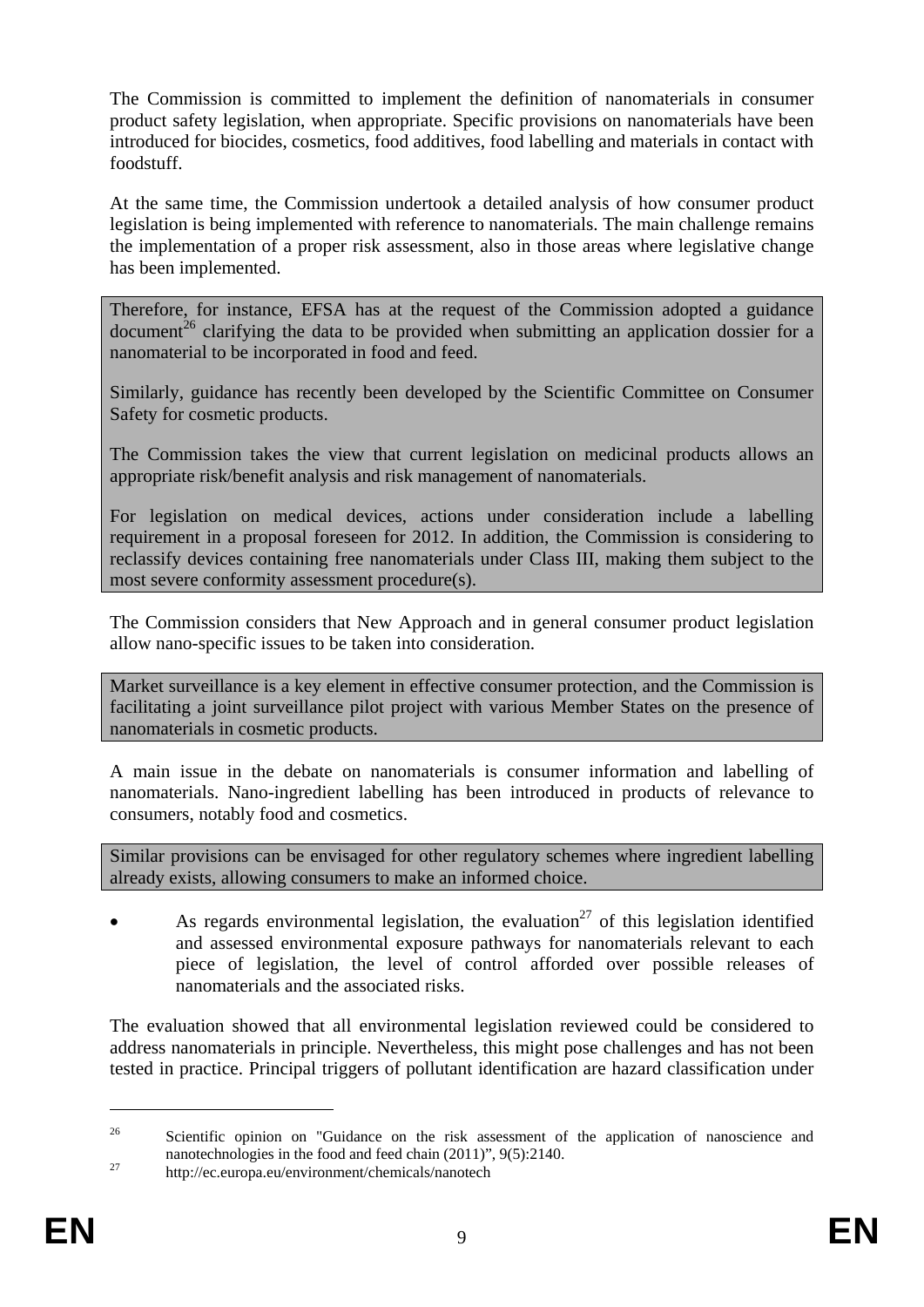CLP and exposure information. There is still a considerable lack of data on exposure to nanomaterials via the environment. Consequently, no specific provisions for nanomaterials have yet been established in EU environmental legislation, triggering measures to control such pollutants through monitoring, separate treatment or environmental quality standards. This applies also to the risk management responses explicitly identified by the European Parliament: new environmental quality standards, revision of emission limit values, a separate entry for nanomaterials in the list of waste and the revision of waste acceptance criteria in landfills. As risk characterisation may depend on particle size or surface functionalization, it is anticipated that setting the precise scope, dose metrics and value of any thresholds employed under environmental legislation, if necessary, would be more challenging than for conventional pollutants. REACH should generate relevant data in this respect.

Even when it is possible to show the presence of specific nanoparticles in environmental media or waste, it would be technically difficult to separate or eliminate them. Therefore 'endof-pipe' measures would not be effective to prevent potential negative impacts on the environment or health, nor would they allow addressing any emerging recycling challenges or need for remediation in a cost-effective manner.

Although the Commission does not exclude specific provisions in downstream environmental legislation, potential risks are normally best addressed "upstream" by REACH and product legislation. Any CLP classification of a nanomaterial will automatically unlock some operative provisions across a range of environmental legislation that serve to control releases of hazardous substances into the environment.

The Commission is also taking steps to ensure that remaining implementation gaps of the legislation are addressed. For example, revisions of the selection process for priority substances under the water legislation and the relevant  $BREF^{28}$  documents under industrial emissions legislation, incorporating various nanomaterial aspects, are already being pursued.

Developing capacity to monitor and model nanomaterials, e.g. in the environment is necessary. This will facilitate the evaluation of the efficiency of different tools of the environmental legislation and inform appropriate risk management strategies. Where necessary, this will be supported by targeted implementing environmental legislation.

# **7. NEED FOR BETTER ACCESSIBLE INFORMATION**

Transparency of information on nanomaterials and products containing nanomaterials is essential. This has been recognised by the Parliament which has called on the Commission to evaluate the need for notification requirements for all nanomaterials, including in mixtures and articles, and the Council, which invited the Commission to evaluate the need for the further development of a harmonized database for nanomaterials, while considering potential impacts.

Current knowledge about nanomaterials does not suggest risks which would require information about all products in which nanomaterials are used. Experience so far shows that, if risks were to be identified, they could be handled with the existing tools such as the General

<u>.</u>

<sup>&</sup>lt;sup>28</sup> BREFs - Best available technique REFerence Documents define Best Available Technique (BAT) for individual industrial sectors under the Industrial Emission Directive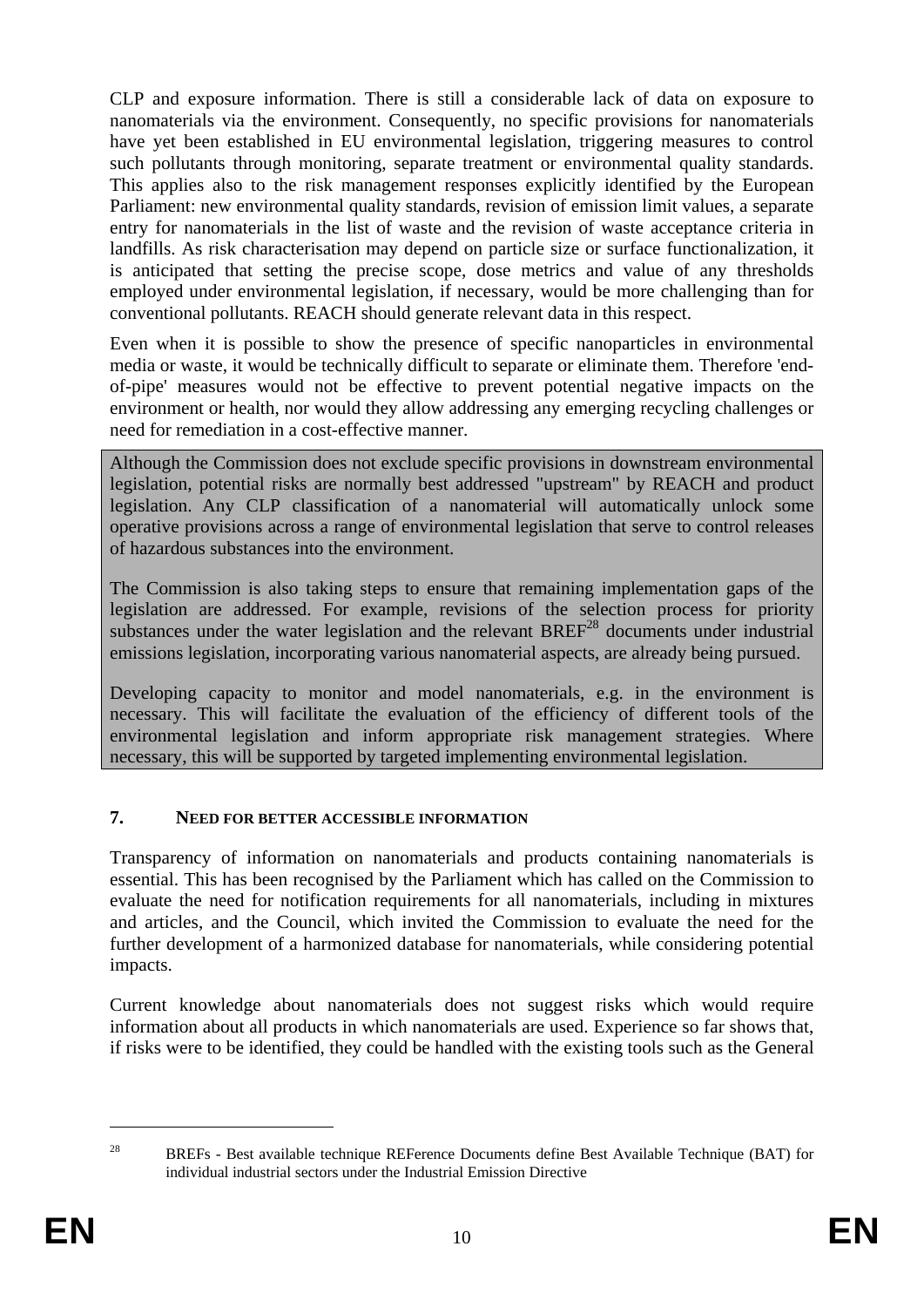Product Safety Directive<sup>29</sup> and its RAPEX system<sup>30</sup>, or more specific instruments under EU product legislation.

Currently available information (such as the information presented in the attached Staff Working Paper and the information generated by existing legislative tools such as REACH and the Cosmetics Regulation) is considered a good basis for policy making.

As a first step, the Commission will create a web platform with references to all relevant information sources, including registries on a national or sector level, where they exist. A first version mainly based on links to available information will be put on line as soon as possible. The Commission will assist in the elaboration of harmonised data formats, to improve exchange of information. In parallel, the Commission will be launching an impact assessment to identify and develop the most adequate means to increase transparency and ensure regulatory oversight, including an in-depth analysis of the data gathering needs for such purpose. This analysis will include those nanomaterials currently falling outside existing notification, registration or authorisation schemes.

# **8. CONCLUSIONS**

In the light of current knowledge and opinions of the EU Scientific and Advisory Committees and independent risk assessors, nanomaterials are similar to normal chemicals/substances in that some may be toxic and some may not. Possible risks are related to specific nanomaterials and specific uses. Therefore, nanomaterials require a risk assessment, which should be performed on a case-by-case basis, using pertinent information. Current risk assessment methods are applicable, even if work on particular aspects of risk assessment is still required.

The definition of nanomaterials will be integrated in EU legislation, where appropriate. The Commission is currently working on detection, measurement and monitoring methods for nanomaterials and their validation to ensure the proper implementation of the definition.

Important challenges relate primarily to establishing validated methods and instrumentation for detection, characterization, and analysis, completing information on hazards of nanomaterials and developing methods to assess exposure to nanomaterials.

Overall the Commission remains convinced that REACH sets the best possible framework for the risk management of nanomaterials when they occur as substances or mixtures but more specific requirements for nanomaterials within the framework have proven necessary. The Commission envisages modifications in some of the REACH Annexes and encourages ECHA to further develop guidance for registrations after 2013.

The Commission will carefully follow developments, and report back to the Parliament, the Council and the European Economic and Social Committee within 3 years.

<u>.</u>

**EN** 11 **EN**  [http://ec.europa.eu/consumers/safety/rapex/index\\_en.htm](http://ec.europa.eu/consumers/safety/rapex/index_en.htm)

<sup>&</sup>lt;sup>29</sup> Directive 2001/95/EC OJ L 11, 15.1.2002.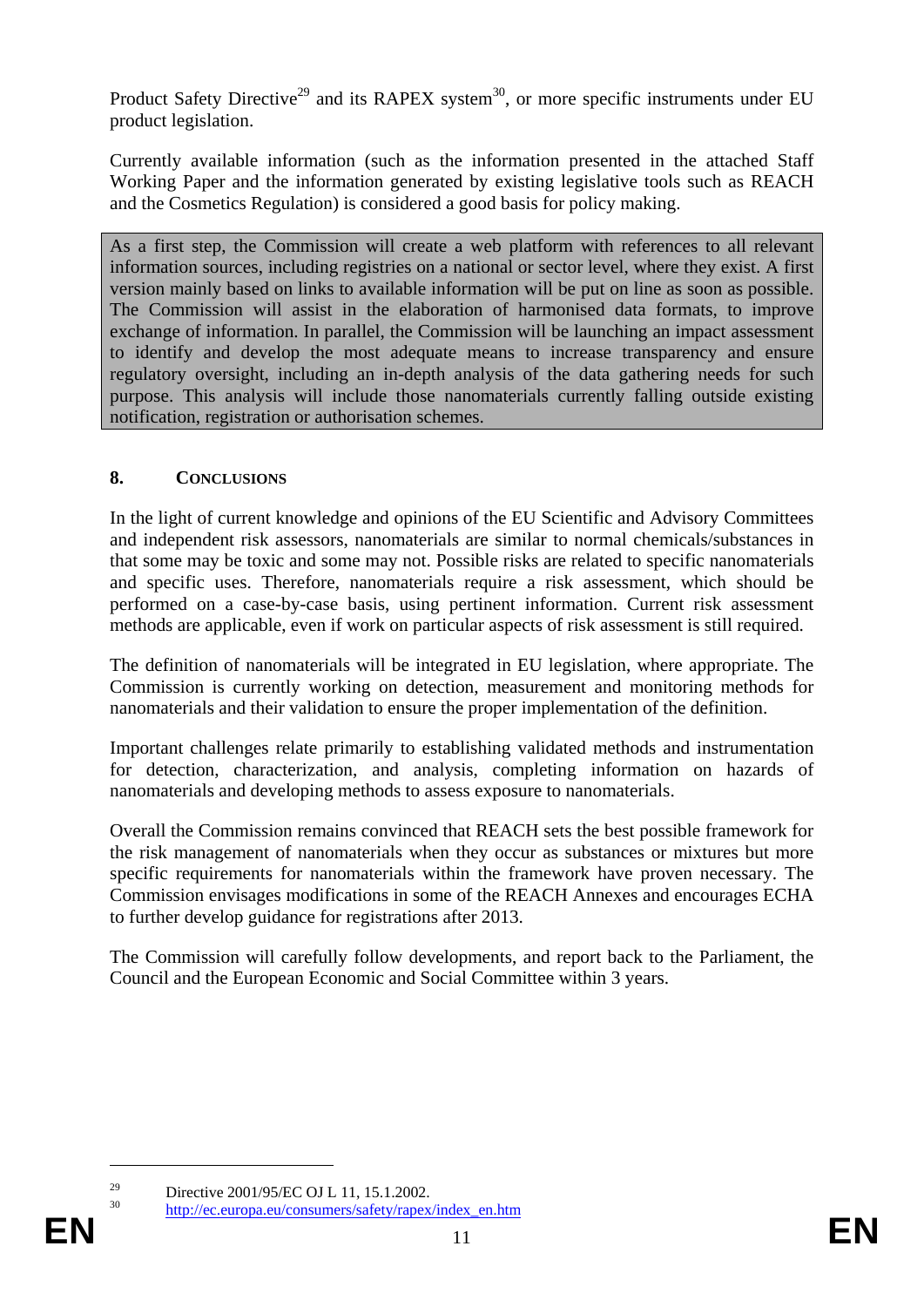# **ANNEX**

| Action                      | Content                                                                                                                                                                                   | Timeline                                                                                                                                                                                                                              |
|-----------------------------|-------------------------------------------------------------------------------------------------------------------------------------------------------------------------------------------|---------------------------------------------------------------------------------------------------------------------------------------------------------------------------------------------------------------------------------------|
| Nanomaterial<br>Definition  | Implementation of definition<br>European Union<br>into<br>legislation and use in Union<br>Agencies                                                                                        | Done for biocides; adaptation of the<br>definition for cosmetics is in progress                                                                                                                                                       |
|                             | Report<br>existing<br>on<br>methods.<br>measurement<br>possible update of Q&A                                                                                                             | 2012                                                                                                                                                                                                                                  |
|                             | Proposal for a first set of<br>detection, measurement and<br>monitoring methods                                                                                                           | 2014                                                                                                                                                                                                                                  |
|                             | Review of definition                                                                                                                                                                      | 2014                                                                                                                                                                                                                                  |
| <b>REACH</b> and <b>CLP</b> | Possible<br>amendment<br>of<br><b>REACH Annexes</b>                                                                                                                                       | Planning and Timelines will be<br>addressed in REACH Review                                                                                                                                                                           |
|                             | $CASG(Nano) - Subgroup of$<br><b>REACH</b><br><b>CLP</b><br>and<br>Competent<br>Authorities<br>(CARACAL), advising the<br>Commission on regulatory<br>issues relating to REACH<br>and CLP | Set up in 2008                                                                                                                                                                                                                        |
|                             | of<br>Evaluation<br><b>REACH</b><br>registration<br>dossiers<br>concerning nanomaterials                                                                                                  | Nanomaterials prioritised by ECHA<br>for compliance check;<br>substance<br>according<br>evaluation<br>the<br>to<br>"CoRAP" list (currently including<br>silicon dioxide (NL 2012), silver (NL<br>2013) and titanium dioxide (F 2014)) |
|                             | <b>ECHA</b><br>of<br>assessment<br><b>REACH</b><br>nanomaterials<br>in<br>registration<br><b>CLP</b><br>and<br>notification dossiers                                                      | Done (see Appendix 3 of Staff<br><b>Working Paper)</b>                                                                                                                                                                                |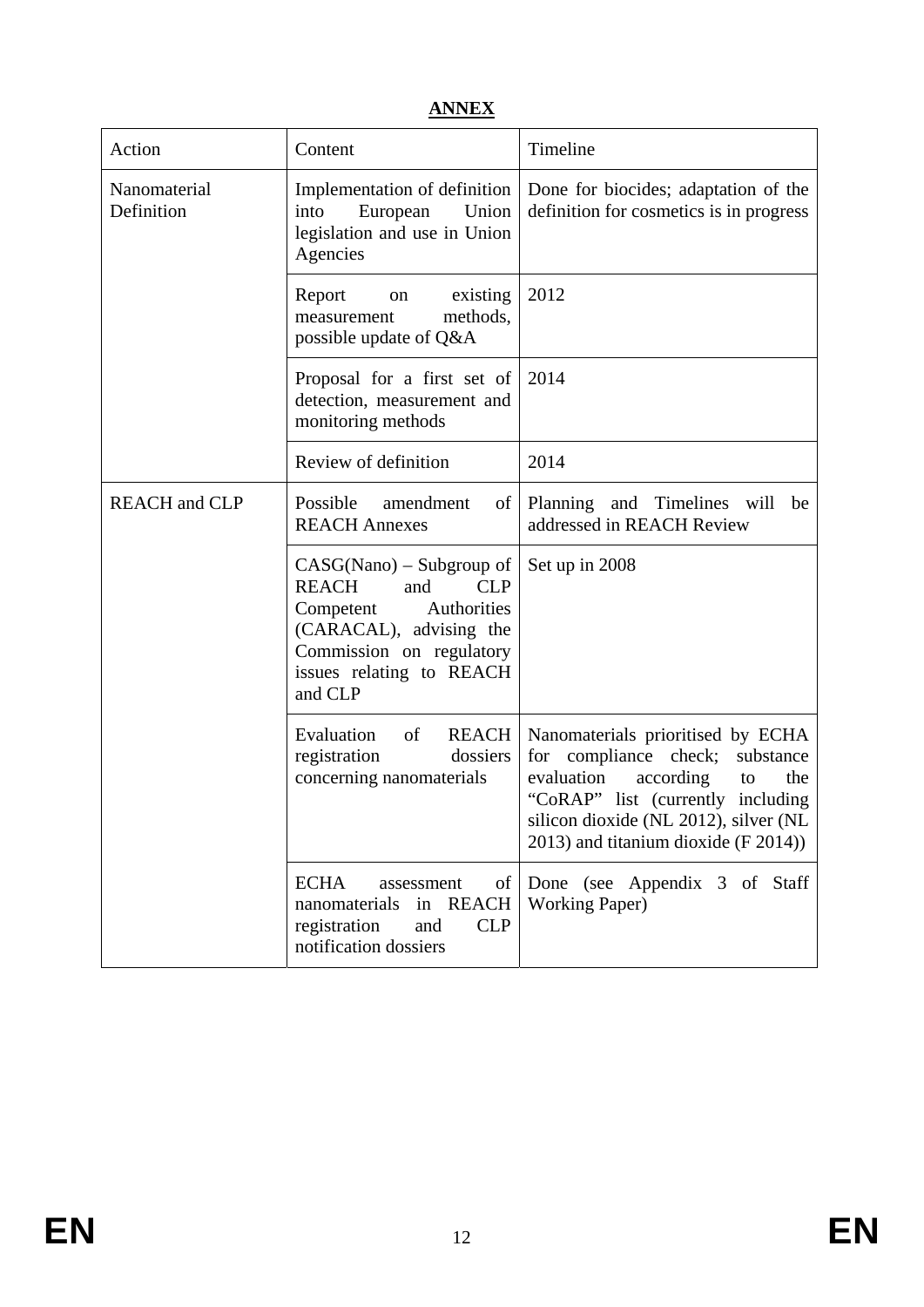|           | Nano Support Project (JRC<br>in cooperation with ECHA)                                                                                                               | Part 1 (identification of registration<br>dossiers covering nanomaterials,<br>scientific assessment and proposals<br>to address shortcomings) – done and<br>available<br>on<br>http://ec.europa.eu/environment/che<br>micals/nanotech/pdf/jrc_report.pdf,<br>part 2 (assessment of potential<br>economic<br>and<br>environmental<br>of<br>technical<br>the<br>consequences |
|-----------|----------------------------------------------------------------------------------------------------------------------------------------------------------------------|----------------------------------------------------------------------------------------------------------------------------------------------------------------------------------------------------------------------------------------------------------------------------------------------------------------------------------------------------------------------------|
|           |                                                                                                                                                                      | proposals made in Task I) expected<br>in October 2013                                                                                                                                                                                                                                                                                                                      |
|           | GAARN<br>(Group<br>on<br>Assessing<br>Already<br>Registered Nanomaterials) –<br>Informal group to assess<br>three selected registration<br>dossiers on nanomaterials | Set up in 2012, end of work foreseen<br>in 2013                                                                                                                                                                                                                                                                                                                            |
|           | <b>ECHA</b><br>Nanomaterial<br>Working<br>Group<br>Permanent Group to advise<br>ECHA on scientific and<br>technical aspects relating to<br>nanomaterials             | Set up in 2012                                                                                                                                                                                                                                                                                                                                                             |
|           | ECHA Guidance Update for<br>Registration                                                                                                                             | Done, further updates possible after<br>the end of the next registration round                                                                                                                                                                                                                                                                                             |
|           | Update<br><b>IUCLID</b><br>of<br>to<br>facilitate<br>submission<br>of<br>structured<br>information<br>on  <br><b>NM</b>                                              | Initial solutions provided already in<br>2010 (IUCLID 5.2) and recently in<br>2012 (IUCLID 5.4); further relevant<br>updates expected after the REACH<br>2013 deadline                                                                                                                                                                                                     |
| Cosmetics | individual<br>Assessment<br>of<br>substances                                                                                                                         | ETH-50: concluded;                                                                                                                                                                                                                                                                                                                                                         |
|           |                                                                                                                                                                      | titanium<br>dioxide,<br>zinc<br>oxide,<br>HAA299: foreseen for 2012                                                                                                                                                                                                                                                                                                        |
|           | surveillance<br>market<br>Joint<br>pilot<br>project<br><sub>on</sub><br>nanomaterials in cosmetics                                                                   | 2013                                                                                                                                                                                                                                                                                                                                                                       |
| Medicines | Authorisation of individual<br>medicines                                                                                                                             | 20<br>medicines<br>authorised<br>SO<br>far,<br>further assessments as the case arises                                                                                                                                                                                                                                                                                      |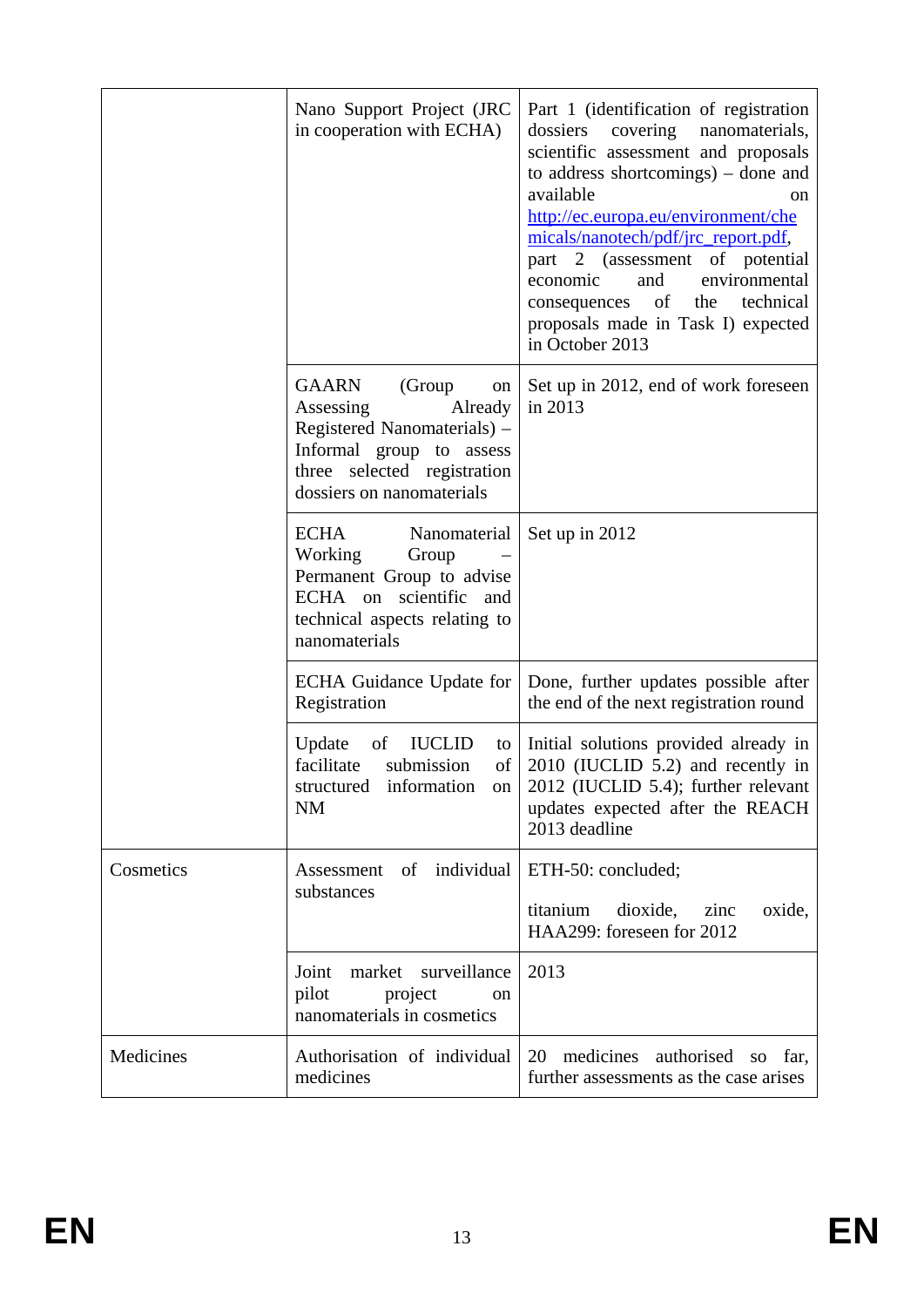| Food                                                             | labelling<br>Mandatory<br>for<br>nano-ingredients<br>food<br>in<br>introduced<br>in<br>labelling<br>Regulation                                                                  | Labelling applicable from December<br>2014                                                                                                    |
|------------------------------------------------------------------|---------------------------------------------------------------------------------------------------------------------------------------------------------------------------------|-----------------------------------------------------------------------------------------------------------------------------------------------|
|                                                                  | Definition of "engineered"<br>nanomaterial" in labelling<br>Regulation                                                                                                          | Definition<br>updated<br>be<br>to<br>to<br><b>Commission Recommendation</b>                                                                   |
|                                                                  | Pre-market approval under<br>Novel Food Regulation for<br>food under nano form                                                                                                  | To be addressed in the Novel Food<br>Proposal foreseen for 2013                                                                               |
|                                                                  | Requirement for risk<br>assessment for food<br>additives and food contact<br>materials                                                                                          | additives<br>For<br>and food<br>contact<br>materials risk assessment as the case<br>(with<br>authorisation<br>where<br>arises<br>appropriate) |
| Food<br>contact<br>materials                                     | Authorisation of individual<br>food contact materials                                                                                                                           | Two<br>authorised;<br>nanomaterials<br>further assessments as the case arises                                                                 |
| Protection<br>Worker<br>Legislation                              | Study on occupational risks<br>of nanomaterials                                                                                                                                 | 2013                                                                                                                                          |
|                                                                  | Final assessment on review<br>of occupational health and<br>safety legislation                                                                                                  | 2014                                                                                                                                          |
| <b>OECD</b> Working Party<br>Manufactured<br>on<br>Nanomaterials | Eight subgroups, including<br>one on safety testing of a set<br>of<br>representative<br>manufactured nanomaterials<br>which should provide data<br>on 13 selected nanomaterials | Current Programme started in 2009,<br>with work towards completion of<br>Phase1 well progressed                                               |
| M/461<br>Mandate<br>to<br><b>CEN</b>                             | Development of methods for<br>nanomaterial<br>characterisation,<br>sampling,<br>measurement and exposure<br>simulation                                                          | Work started in 2010, will take<br>several more years                                                                                         |